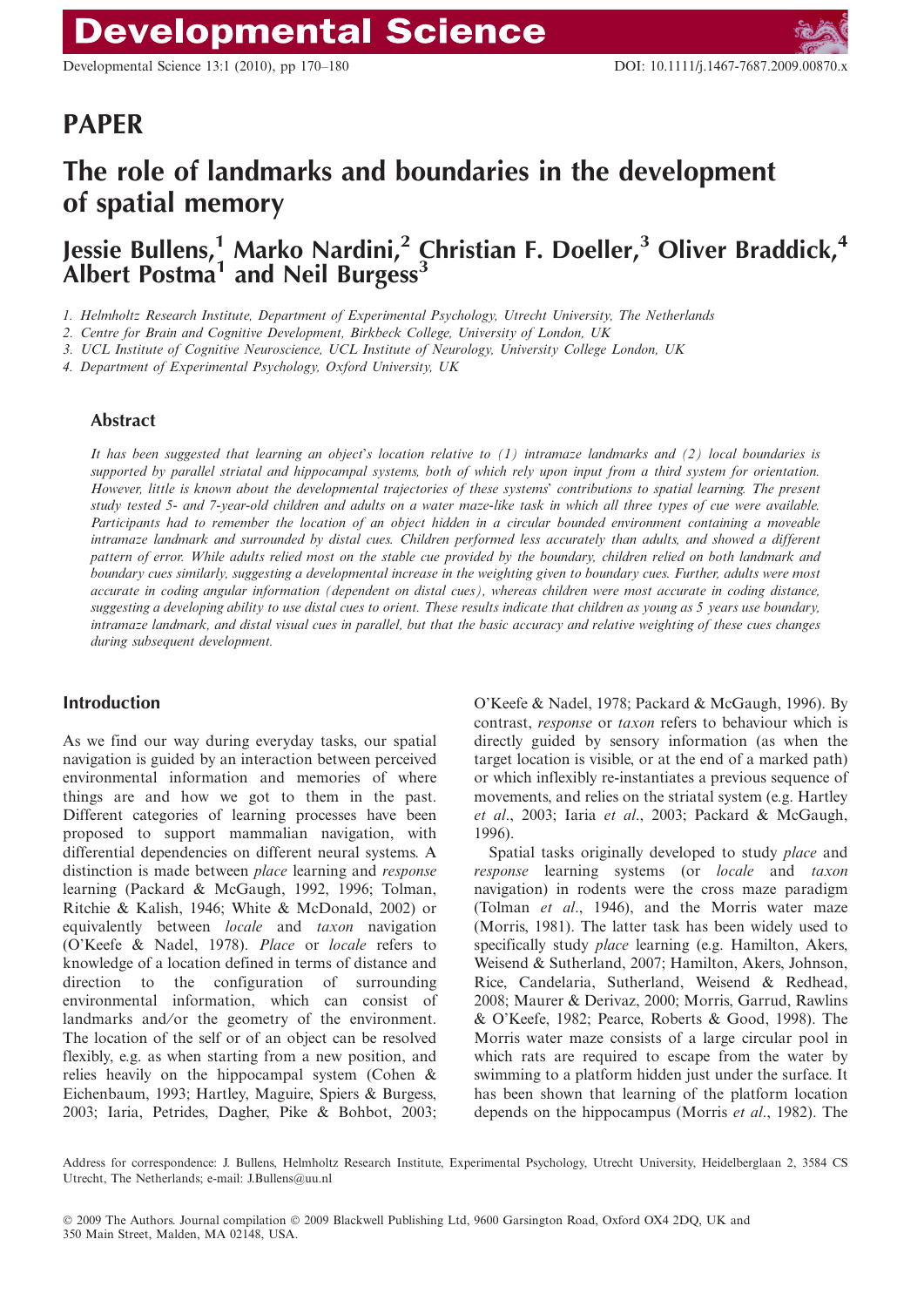animal remains oriented by the distal cues hung around the pool, while the response location is defined relative to the boundary of the pool (Hamilton et al., 2007, 2008; Maurer & Derivaz, 2000). By contrast, learning to locate a platform whose location is paired with an intramaze landmark (both are moved together within the pool between trials) is not hippocampal dependent (Pearce et al., 1998).

Orientation relative to distal cues is most likely maintained by the system of 'head-direction cells' found along Papez's circuit (Taube, 1998) which projects into both the hippocampal formation and the striatum, consistent with the performance deficits on this task after anterior thalamic lesions (Wilton, Baird, Muir, Honey & Aggleton, 2001). Location relative to environmental boundaries is most likely maintained by the 'place cells' found in the hippocampus (O'Keefe, 1976), which respond in locations defined by environmental boundaries (O'Keefe & Burgess, 1996) rather than intramaze landmarks (Cressant, Muller & Poucet, 1997).

Following these studies, Doeller and Burgess (2008) investigated the role of boundaries and landmarks, and their related neural structures (Doeller, King & Burgess, 2008), in human spatial learning. They dissociated participants' ability to learn locations relative to a local boundary (boundary-related learning) and to a local landmark (landmark-related learning) within a single virtual reality (VR) task (Doeller & Burgess, 2008), which was also used in an fMRI study (Doeller et al., 2008). The VR environment comprised a circularbounded arena, containing an intramaze landmark and surrounded by distal landmarks. The distal landmarks provided information about the participant's orientation. Participants saw the locations of different objects hidden around the virtual arena. They were then moved to a different location and facing direction within the arena and asked to navigate to each hidden object's place. Representing locations relative to either (i) the boundary of the arena and distal landmarks, or (ii) the internal landmark and distal landmarks, would suffice to relocate the objects. To separate these two kinds of coding, the internal landmark and the boundary were moved relative to each other between test blocks. Unbeknownst to participants, some of the hidden objects were associated with the landmark, and thus moved with it between test blocks (keeping a fixed distance and direction relative to the landmark), while other objects were associated with the boundary, and so kept a fixed distance and direction relative to the boundary. This study was thus able to determine the extent to which the participants relied on either cue (when movement of the landmark brought them into conflict), and the extent to which they learnt over the course of the study that the boundary was reliable for finding one subset of objects, whereas the landmark was reliable for finding the other.

Note that in this paradigm, both types of learning depend on also orienting correctly with respect to the distal landmarks. Thus as the object is not directly placed at the internal landmark, the correct angle from it also needs to be known. Therefore, simple 'response learning' is not sufficient to relocate any of the objects given the participant's new starting locations on each trial. The results demonstrated that navigation based on the boundary and distal orienting cues was distinguished from navigation based on the local landmark and distal orienting cues by operating via different learning rules (Doeller & Burgess, 2008), and, as shown in the fMRI experiment, by producing differential activation of the hippocampal and striatal systems (Doeller et al., 2008). Furthermore, it was shown that the learning systems do not compete (cf. Poldrack, Clark, Paré-Blagoev, Shohamy, Creso Moyana, Myers & Gluck, 2001), but that they independently influence behaviour at similar rates, and that they act in parallel during learning. In the present study we adapted this task with the aim of examining the developmental trajectories of these two systems in children.

Given that studies using (adaptations of) the Morris water maze provided evidence for specific brain– behaviour relationships in animals (Pearce et al., 1998) and adult humans (Doeller et al., 2008) when tested on the same task, inferences might be made about the ontogeny of the neural systems involved in learning behaviour in children (Overman, Bachevalier, Miller & Moore, 1996a). That is, children's ability to learn locations relative to environmental boundaries and intramaze landmarks might provide some insight into the relative developmental time-courses for the functional maturation of the hippocampal and striatal systems involved in human wayfinding. Similarly, previous developmental studies, which used paradigms related to the Morris water maze to study (local and distal) landmark use in children at primary school age, showed that *place* learning and *response* learning can be dissociated in terms of their developmental trajectories, with spontaneous response learning being present early in life (at least at the age of 5 years) and place learning developing up until the age of 7 to 10 years (Lehnung, Leplow, Friege, Herzog & Ferstl, 1998; Lehnung, Leplow, Ekroll, Herzog, Mehdorn & Ferstl, 2003; Leplow, Lehnung, Pohl, Herzog, Ferstl & Mehdorn, 2003; Overman, Pate, Moore & Peuster, 1996b) which can possibly be related to a late maturation of the hippocampus (Newcombe & Huttenlocher, 2000; Overman et al., 1996b). However, accurate representations of locations within the testing room also appear to be present at younger ages (Nardini, Burgess, Breckenridge & Atkinson, 2006).

The present study aimed to provide a parametric measure of accuracy for boundary-related and landmark-related learning, so that their interaction and development could be studied. To do this we adapted the paradigm of Doeller and colleagues (2008) testing children's and adults' recall for locations in a (real life) circular environment containing an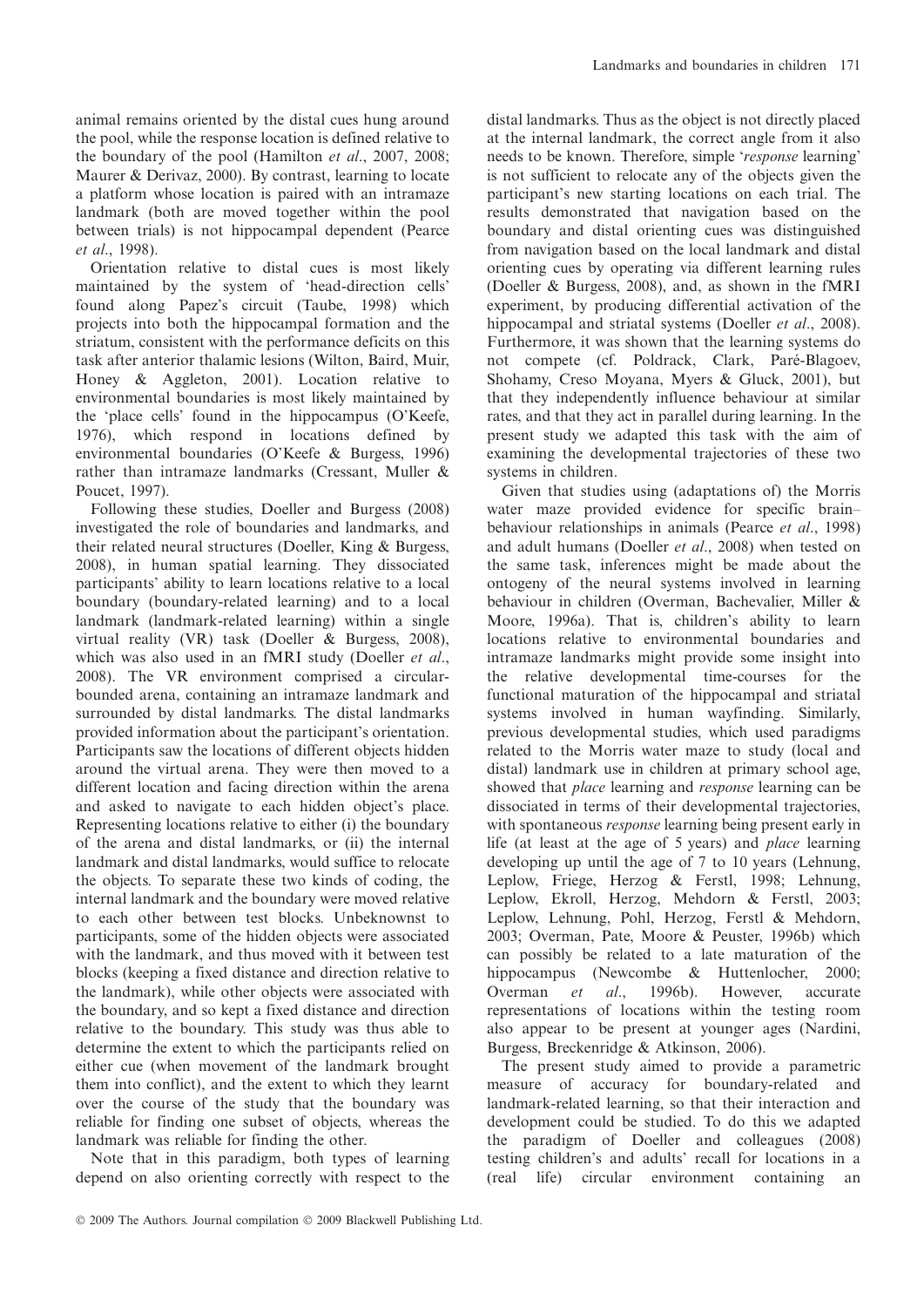experimentally controlled landmark and surrounded by distal orientation cues. The design was the same in that the landmark moved relative to the boundary between test blocks so that landmark and boundary cues were placed in conflict. Participants had to learn the location of two objects, of which one was associated with the landmark and the other with the boundary.

## Method

### Participants

Twenty-nine children and 16 adult students participated in the study which was conducted at the Visual Development Unit at Oxford University. The children comprised two age groups: 5-year-olds ( $n = 13$ , number of girls = 6; mean age = 5.5,  $SD = 0.16$  years) and 7-year-olds  $(n = 13,$  number of girls = 8; mean age = 7.4,  $SD = 0.32$  years). Three additional children were excluded from the analysis because of interruptions in the testing which could have interfered with learning. All children came from a database of volunteers recruited in Oxford, and parents gave consent for their child's participation in the study. Adult students (mean age = 20.0,  $SD = 1.70$  years) were recruited through advertisements at Oxford University. They received course credit or payment for participation and gave written consent. All children and adults reported being healthy, had normal or corrected to normal vision and were unaware of the rationale of the study.

#### Apparatus and stimuli

The circular arena in which the children and adults were tested was formed by an empty circular swimming pool of diameter 366 cm and walls of height 91cm (see Figure 1). This pool was placed in a rectangular testing room  $(4.9 \text{ m} \times 6.7 \text{ m})$  whose walls were covered with black ceiling-to-floor curtains. The testing room was dark except for a projection light placed directly above the centre of the pool. Owing to the black curtains and low light, the shape of the surrounding room was not



the intramaze landmark (traffic cone), the boundary (circular wall of the pool) and the extramaze orientation cues (three differently coloured lights and the mountains cut from cardboard paper).

discernible, so it was not possible to use the geometry of the room as a cue. The floor of the pool was covered with blue linoleum in which 88 32 cm  $\times$  32 cm 'doors' (hiding locations) were cut. Participants searched for laminated 21.5 cm  $\times$  21.5 cm pictures of a frog and a ladybird, which could be hidden under different 'doors' in the floor. Due to the material used, the cuts of the doors were not visible; therefore participants could not use a counting strategy to code location. The landmark inside the pool consisted of a traffic cone (height 70 cm, diameter 25 cm), which was round with no cues as to its orientation. The distance between the landmark-related object and the landmark was 86 cm. The more distant cues surrounding the arena were LED arrays measuring 30 cm  $\times$  15 cm which formed an array of a 'moon', a 'lightning bolt' and a 'star', and were placed at distance 110 cm and heights of 1.60 m, 1.83 m and 1.63 m, respectively, on one side of the room, and an array of mountains cut from cardboard paper (168 cm  $\times$  69.4 cm) placed at distance 110 cm and height 110 cm on the other side of the room. The distal cues, which were deliberately made very different and distinctive to aid orientation, were similar in total width and were located at an absolute distance of 2.93 m from the centre of the pool. A light, not visible from inside the pool, was projected at the mountains.

#### Design

Participants had to remember the locations of two objects (frog and ladybird pictures) of which one remained at a location fixed relative to the boundary of the pool, while the other remained at a location fixed relative to the intramaze landmark (traffic cone). That is, between test blocks the landmark and the boundary were moved relative to each other, and the landmark-related object moved with the landmark between test blocks (keeping a fixed distance and direction relative to the landmark), while the boundary-related object kept a fixed distance and direction relative to the boundary (see Figure 2a). At the beginning of the experiment, each object was shown in its correct position, which was the same for all participants, starting with the landmark in the upper right corner and the two objects at equal distance from the landmark and the boundary. These distances were equal in the first block so that there was initially no reason to associate either object more strongly with either cue (see Figure 2a). For the second and third test blocks, the landmark and landmarkrelated object were moved to a predefined location in quasi random order (Figure 2b). The assignment of either object location as boundary-related or landmarkrelated, as well as the assignment of the 'frog' or 'ladybird' as a boundary- or landmark-related object, and the order of movement of the intramaze landmark (traffic cone) was randomized between participants. The relationship between the possible locations for the boundary-related object and the distal cues (lights and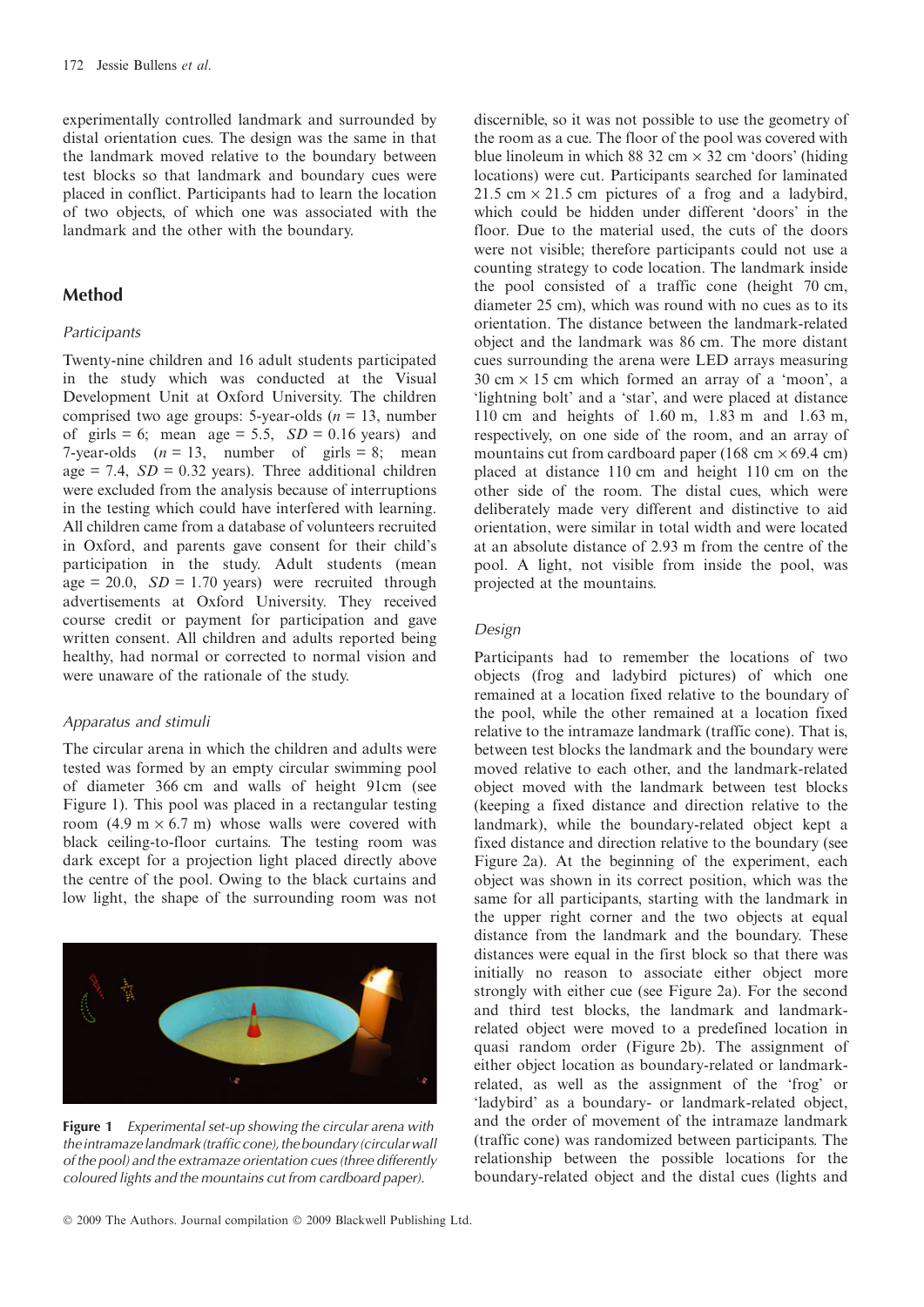

Figure 2 (A) Experimental design: Participants learned two object locations over three blocks with the landmark (light grey circle) and the boundary moving relative to each other at the start of each block. One of the objects was associated with the landmark (dark grey square) and the other object was associated with the boundary (black square). The distal cues are presented as how they were actually positioned during the experiment. (B) Experimental design: Locations of the landmark (light grey circle) and the possible locations of the landmark-related and the boundary-related objects (dark grey and black squares). The assignment of either object location as boundary-related or landmark-related, as well as the assignment of the 'frog' or 'ladybird' as boundary-related or landmark-related, was randomized between subjects. All participants started the experiment with the landmark in the upper right corner and the two objects at equal distance from the landmark and boundary, as shown in Figure 2a (Block 1).

mountains) can be seen in Figure 2a. The experiment comprised three test blocks of four trials, in which each trial consisted of the retrieval of both the boundaryrelated object and the landmark-related objects, thus 24 responses in total.

#### Procedure

Participant and experimenter entered the arena using the pool ladder, which was then moved out of sight. Participants were encouraged to take a good look around and to name everything they saw. The experimenter made sure that the intramaze landmark (traffic cone) as well as each of the distal cues was pointed out. Next, participants were told that the experimenter had a 'secret', namely that two pictures were hidden underneath the linoleum in the pool. Then the locations of both pictures were shown to participants who were told to remember both locations very well, since they would be asked to find them again. After that, participants were taken to the centre of the pool and asked to close their eyes. To disorient participants (so that they had to use visual cues to find the pictures), they were first rotated several times while the experimenter moved around in different directions in order not to provide a directional cue herself. Then, the participants were taken along a wandering path, still with eyes closed. to one of four positions on the north, east, south or west side of the pool, facing the pool wall. After participants had reached this starting point, they were asked to count to 20 out loud still with eyes closed. During this period the experimenter, if necessary (i.e. on the first trial of a new test block), covertly moved the landmark and the picture related to it to their new position. Subsequently, participants were asked to open their eyes and turn around. They were provided with a copy of one of the hidden pictures and told to place it on top of the linoleum where they thought the original picture was located. Then feedback was provided: The experimenter showed participants the correct location of the hidden picture. This procedure was repeated for the second picture. The order in which the two pictures were retrieved varied randomly from trial to trial. Then the participant proceeded to the next trial, starting with the disorientation procedure in the centre of the pool. Throughout testing, the experimenter stayed in the pool with the child, but moved around in order to avoid becoming a stable landmark herself.

## Results

In this section we will discuss participants' overall performance on the task, the extent to which their errors can be explained by reliance on the incorrect cue and how participants had used the landmark and/or boundary cues in order to locate the objects, thereby differentiating between distance and angular scores. Table 1 summarises the significant results that will be discussed below.

#### Overall performance

The first analysis focused on participants' overall accuracy at relocating the objects. Performance was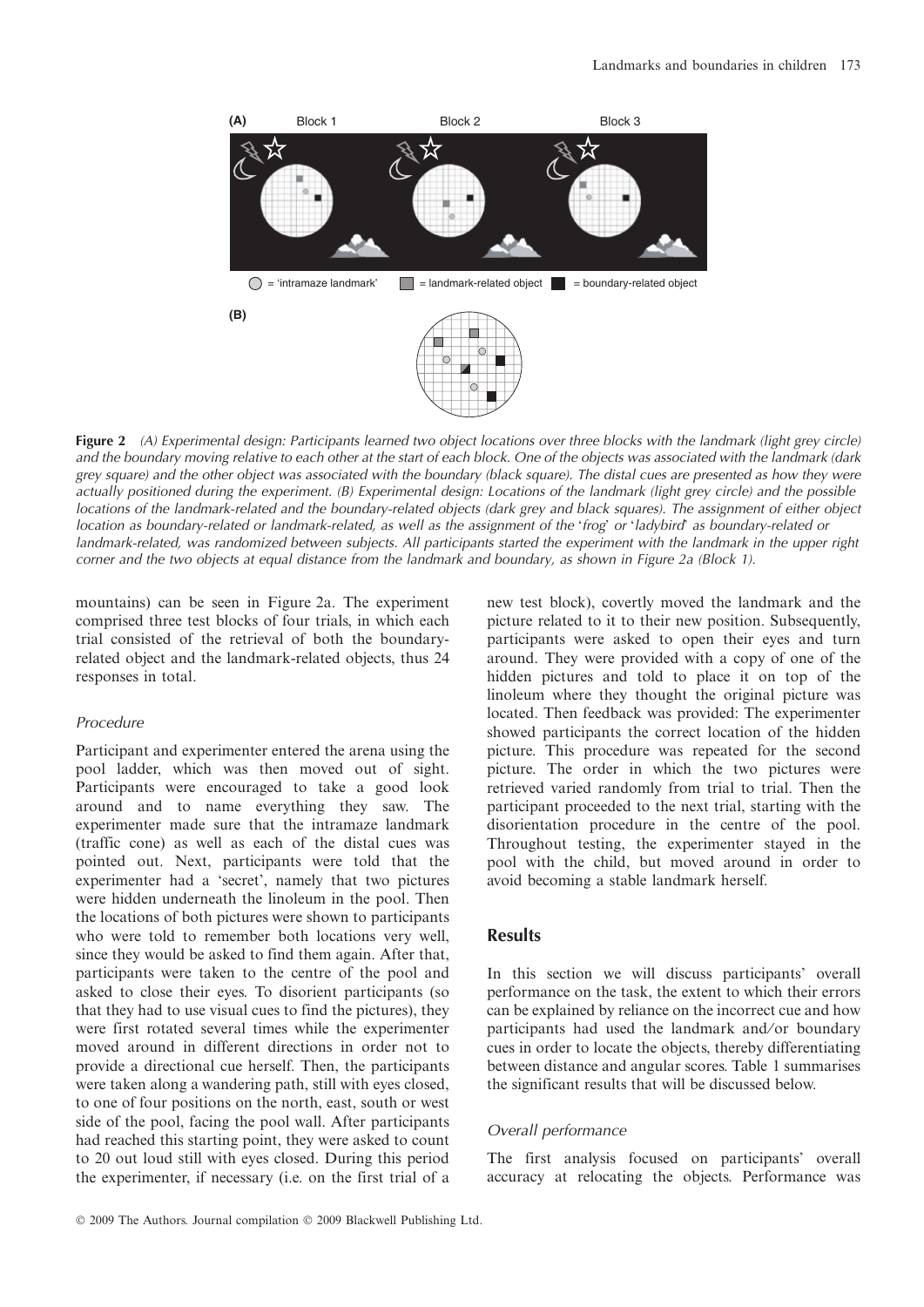Table 1 Summary of significant results in the different ANOVAs

| <i>Overall performance:</i> Group (3) $\times$ Type of Object (2) $\times$ Block (3) $\times$<br>Trial (4)                                                                                                                                                                                                                                     |                                                                                                                                                                                                                                                             |
|------------------------------------------------------------------------------------------------------------------------------------------------------------------------------------------------------------------------------------------------------------------------------------------------------------------------------------------------|-------------------------------------------------------------------------------------------------------------------------------------------------------------------------------------------------------------------------------------------------------------|
| Factors                                                                                                                                                                                                                                                                                                                                        |                                                                                                                                                                                                                                                             |
| Group<br>Group $\times$ Type of Object<br>Trial<br>Group $\times$ Trial<br>Group $\times$ Block $\times$ Type of Object<br>Group $\times$ Type of Object $\times$ Trial<br>$Block \times Trial$<br>Type of Object $\times$ Block $\times$ Trial<br>Group $\times$ Type of Object $\times$ Block $\times$ Trial $F(12, 234) = 2.37, p \le 0.01$ | $F(2, 39) = 103.86, p < .0001$<br>$F(2, 39) = 5.12, p < .05$<br>$F(3, 117) = 7.27, p < .0001$<br>$F(6, 117) = 4.81, p < .0001$<br>$F(4, 78) = 2.88, p < .05$<br>$F(6, 117) = 5.41, p < .0001$<br>$F(6, 234) = 2.76, p < .05$<br>$F(6, 234) = 2.66, p < .05$ |
| <i>Performance relative to the incorrect cue:</i> Group $(3) \times$ Type of Object<br>$(2) \times Block$ (2) $\times$ Trial (4)                                                                                                                                                                                                               |                                                                                                                                                                                                                                                             |
| Factors                                                                                                                                                                                                                                                                                                                                        |                                                                                                                                                                                                                                                             |
| Type of Object<br>Group $\times$ Type of Object<br>Group $\times$ Block<br>Trial<br>Group $\times$ Trial<br>Type of Object $\times$ Trial<br>Group $\times$ Type of Object $\times$ Trial                                                                                                                                                      | $F(1, 39) = 7.82, p < .01$<br>$F(2, 39) = 6.58, p < .01$<br>$F(2, 39) = 4.10, p < .05$<br>$F(3, 117) = 10.53, p < .0001$<br>$F(6, 117) = 6.72, p < .0001$<br>$F(3, 117) = 17.98, p < .0001$<br>$F(6, 117) = 7.94, p < .0001$                                |
| <i>Cue use: distance and angle:</i> Group (3) $\times$ Block (3) $\times$ Cue Type (2) $\times$<br>Measure $(2)$                                                                                                                                                                                                                               |                                                                                                                                                                                                                                                             |
| Factors                                                                                                                                                                                                                                                                                                                                        |                                                                                                                                                                                                                                                             |

| Factors                |                               |
|------------------------|-------------------------------|
| Group                  | $F(2, 39) = 89,77, p < .0001$ |
| Block                  | $F(2, 78) = 8,47, p < .0001$  |
| $Block \times Measure$ | $F(2, 78) = 7,92, p < .01$    |
| Group $\times$ Measure | $F(2, 39) = 5,70, p < .01$    |

calculated based on the distance (error) between a subject's response and the target object's true location. Since the raw distance (cm) does not give an equivalent measure of performance for objects near the edge and those near the centre of the arena (with the latter ones, on average, getting smaller errors if responding was at chance, i.e. uniformly randomly distributed in the pool), we transformed raw distance to a standardized performance score. This score is equivalent across locations in that it is scaled against the level of performance that would be expected by chance. Distances were transformed into standardized performance scores with the formula: performance score =  $100 \times$  (chance distance – error distance) / chance distance (see Nardini et al., 2006). Chance distance was calculated as the average of the distances from each of the 88 possible response locations to the correct location. Following this transformation, a score of 0 indicates chance performance, while a score of 100 indicates a correct search. A score below 0 indicates an error greater than that expected by chance.

Figure 3a plots performance by age group, object type, and block  $(1-3)$ , for each block's four individual trials (left) and collapsed over the whole block (right). The two child groups made large errors, but tended to attain

© 2009 The Authors. Journal compilation © 2009 Blackwell Publishing Ltd.

above-chance performance throughout. Adults' performance was close to ceiling, with the exception of the landmark-related object on the first trials of blocks 2 and 3; these were the trials immediately after the landmark and landmark-related object had moved relative to the boundary.

These standardized performance scores were subjected to a repeated measure ANOVA with Group  $(1-3)$  as between-subjects factor and Type of Object (landmarkrelated or boundary-related), Block (1–3) and Trial (1–4) as the within-subjects factors. The analysis revealed a significant effect of age group  $(F(2, 39) = 103.86,$  $p \leq .0001$ ). Despite the fact that all age groups significantly performed above chance level on the task: 5-year-olds,  $t(12) = 6.71$ ,  $p < .0001$ ; 7-year-olds,  $t(12) =$ 5.67,  $p < .0001$ , and adults,  $t(15) = 66.48$ ,  $p < .0001$ , post-hoc comparisons (Bonferonni corrected) showed that both child groups (5-year-olds  $= 22.7\%$  and 7-yearolds = 29.1%) differed markedly from the adults  $(83.7\%)$ on overall performance score ( $ps < .0001$ ); however, the child groups did not differ significantly from each other  $(p = .31)$ . Additionally, the children differed markedly from the adults on most (or a combination) of the abovementioned factors; Group  $\times$  Type of Object,  $F(2, \theta)$  $39$ ) = 5.12,  $p < .05$ ; Group × Trial,  $F(6, 117) = 4.81$ ,  $p < .0001$ ; Group × Block × Type of Object,  $F(4, 1)$ 78) = 2.88,  $p < .05$ ; Group × Type of Object × Trial,  $F(6, 117) = 5.41$ ,  $p < .0001$ ; Group  $\times$  Type of Object  $\times$ Block  $\times$  Trial,  $F(12, 234) = 2.37, p < .01$ . Most importantly, post-hoc paired-samples t-tests (alpha adjusted) showed that, for the second and the third test blocks the adults performed significantly better on the boundary-related object than on the landmark-related object,  $t(15) = -6.74$ ,  $p < .0001$ . The 5- and 7-year-olds, on the other hand, showed no difference in performance on the two object types: 5-year-olds,  $t(12) = -1.75$ ,  $p = .11$ , and 7-year-olds,  $t(12) = .63$ ,  $p = .54$ . The result showing that adults performed worse on the landmark-related object suggests that they relied more on the boundary than on the intramaze landmark. By contrast there was no such significant difference in the child groups.

#### Performance relative to the incorrect cue

To check the extent to which errors were explained by reliance on the 'wrong' cue for a given object, standardized performance scores (standardized in the same way as described for the overall performance scores), which again consisted of distance errors, were calculated relative to the search place predicted by the landmark (for the boundary object) and by the boundary (for the landmark object). This analysis was carried out for blocks 2 and 3 (since in block 1, both cues predicted the same locations). Figure 3b plots these scores. While there seems to be no strong indication of the child groups searching with respect to the wrong cue, it is clear that adults' large errors in locating the landmark-related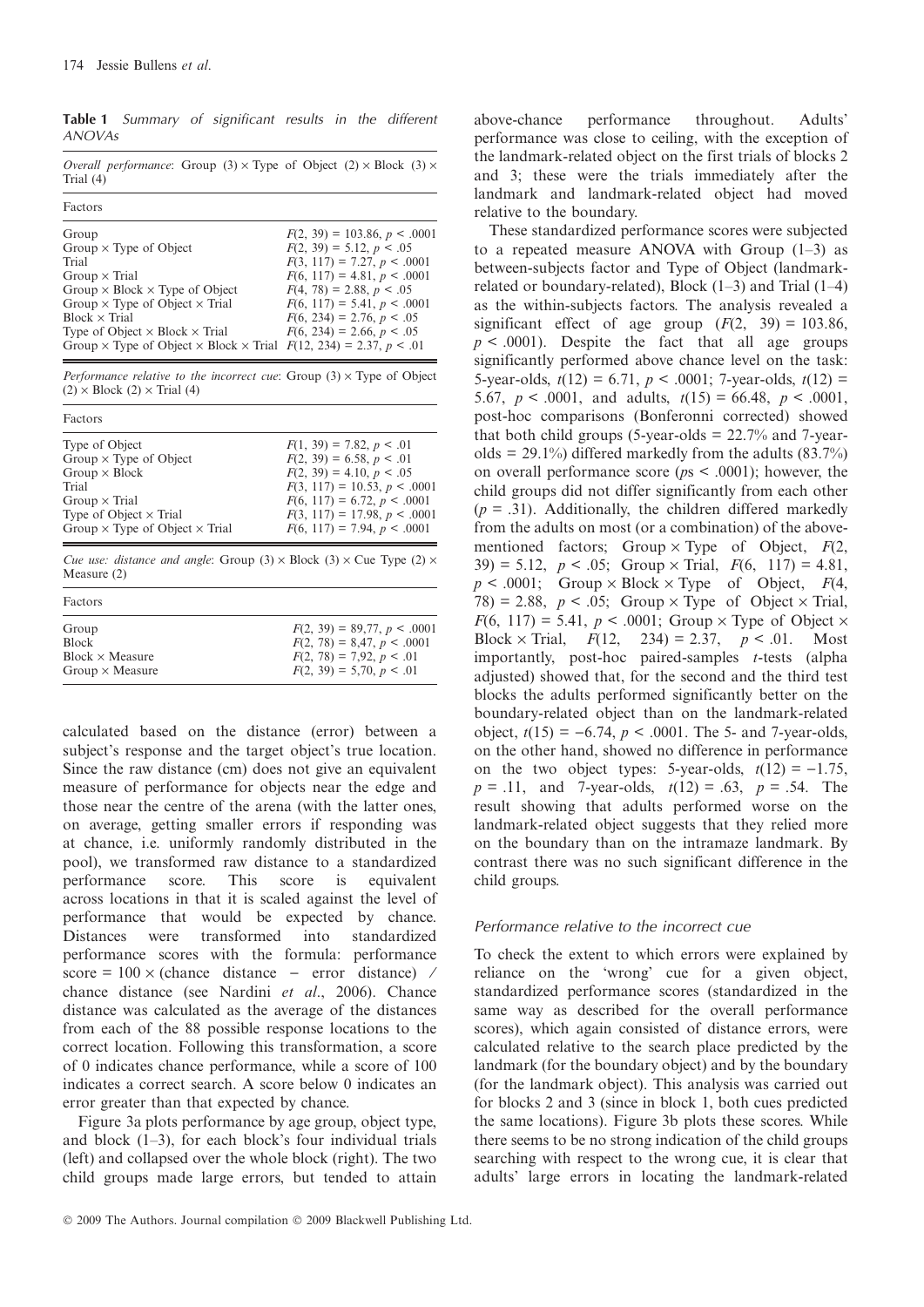

Figure 3 (A) Standardized performance scores based on distance of the response location to the correct location for all three age groups, shown by block and object type for the four trials in each block (left) and collapsed by block (right). (B) Standardized performance scores based on distance of the response location to the location predicted by the use of the incorrect cue for all three age groups, shown by block and object type for the four trials in each of blocks 2 and 3.

object after the landmark and object moved (Figure 3a) are explained by searches close to the place predicted by the boundary (Figure 3b), i.e. the object's location within the arena before it and the landmark moved.

These scores relative to the location predicted by the use of the incorrect cue were subjected to a repeated measure ANOVA with Group  $(1-3)$  as between-subjects factor and Type of Object (landmark-related or boundary-related), Block  $(1-2)$  and Trial  $(1-4)$  as the within-subjects factors. The analysis did not show a main effect for Group,  $F(2, 39) = 1.47$ ,  $p > .05$ . However, the factor Group did interact with the other factors; Group  $\times$  Type of Object,  $F(2, 39) = 6.58$ ,  $p < .01$ ; Group  $\times$  Block,  $F(2, 39) = 4.10$ ,  $p < .05$ ; Group  $\times$  Trial,  $F(6, 117) = 6.72, p < .0001$ , and there was also a threeway interaction of Group  $\times$  Type of Object  $\times$  Trial,  $F(6, \theta)$ 117) = 7.94,  $p < .0001$ . This latter interaction showed that when the configuration of the maze changed, the adults, but not child participants, tended to relocate both objects relative to the boundary, thereby ignoring the landmark.

#### Cue use: distance and angle

To gain more insight into how participants used the landmark and/or boundary cues in localizing the objects, distance and angular accuracy was examined separately

© 2009 The Authors. Journal compilation © 2009 Blackwell Publishing Ltd.

relative to both cues. To calculate a distance performance score, the distance between a participant's response and the boundary or landmark was compared with the correct distance between the hidden object and the boundary or landmark, scaled against the discrepancy between these that would be expected by chance (as before) – see Figure 4. To calculate an angular performance score, the angle of a response from the boundary or landmark was compared with the actual angle of the hidden object from the boundary or landmark, scaled against the discrepancy between these that would be expected by chance (see Figure 4). Note that this measure does not reflect the relative influence of either cue on the participant's response. When an error occurs, e.g. responding in the location predicted by the boundary for a landmark-related object, these four measures separately reveal the extent to which the incorrect location nonetheless maintains the correct angle or distance to landmark or boundary.

Figure 5 plots these standardised distance and angle performance scores by age, block and cue type. The scores were subjected to a repeated measure ANOVA with Group  $(1-3)$  as between-subjects factor and Block  $(1-3)$ , Cue Type (landmark or boundary) and Measure (distance or angle) as the within-subject factors. The significant results of this ANOVA are presented in Table 1. The most important finding from this analysis was a two-way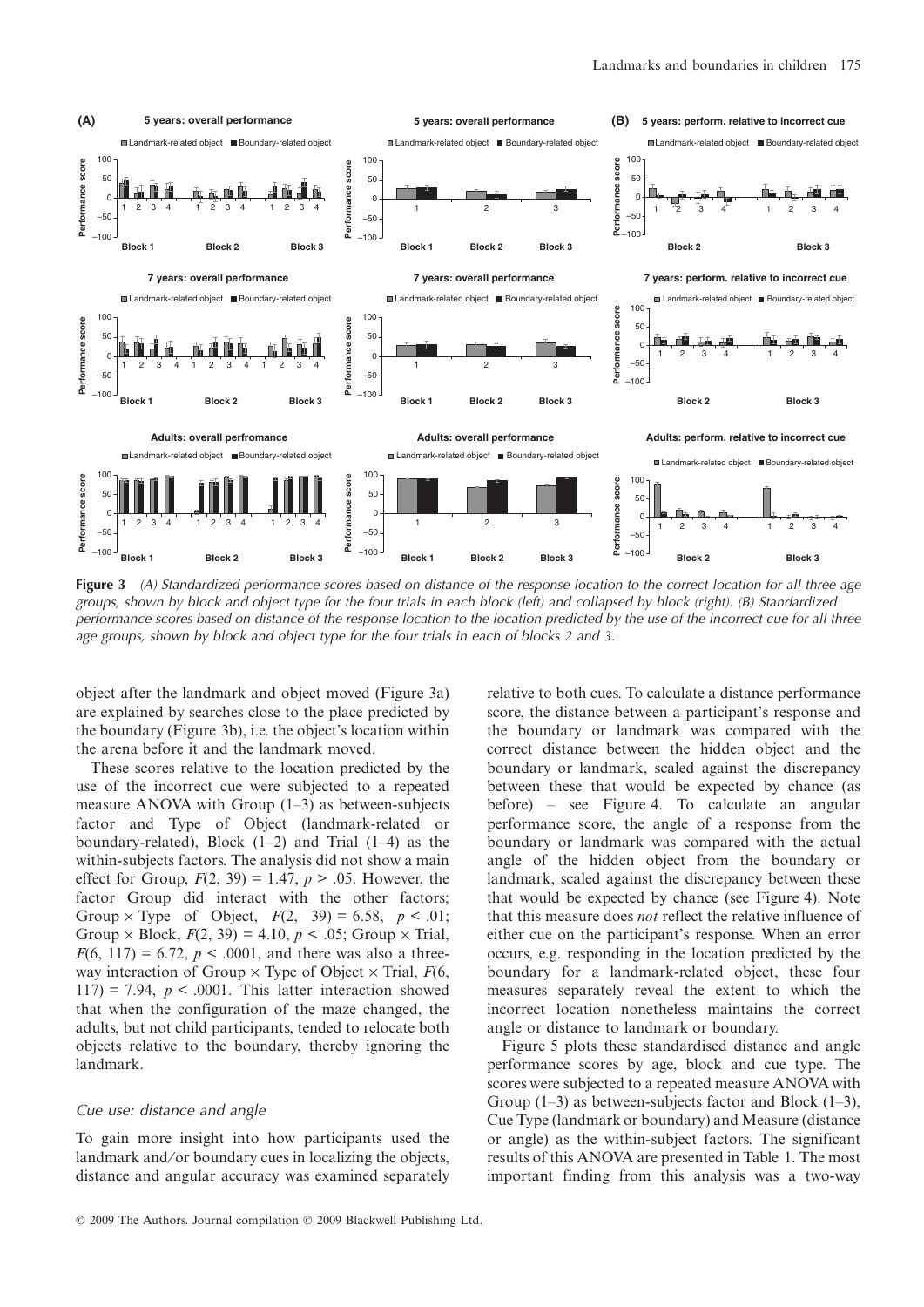

Figure 4 Measures of distance error and angular error relative to the landmark and boundary cues. To calculate the distance performance score, the distance between a participant's response and the boundary or landmark was compared with the correct distance between the hidden object and the boundary or landmark, scaled against the discrepancy between these that would be expected by chance. Likewise, to calculate the angular performance score, the angle between a participant's response and the boundary or landmark was compared with the correct angle between the hidden object and the boundary or landmark. These distance and angular performance scores were converted to standardized scores by taking into account the differences between correct and measured distances and angles that would be expected by chance.



Figure 5 Standardised scores for distance and angular performance relative to the landmark and boundary, shown for both objects combined, across the three blocks, see Figure 4.

© 2009 The Authors. Journal compilation © 2009 Blackwell Publishing Ltd.

interaction between Measure and Group,  $F(2, 39) = 5.70$  $p \leq 0.01$ , which indicated that the relative amount of error in angle vs. distance changed with age. A post-hoc analysis with adjusted alpha found that overall the children performed significantly better on the distance measure than the angular measure,  $t(25) = 2.42$ ,  $p < .05$ , whereas the adults performed significantly better on the angular measure in comparison with the distance measure,  $t(15) = -5.71$ ,  $p < .0001$ . No effects were found for the factor Cue Type ( $ps > 0.05$ ).

## **Discussion**

In the present study, children aged 5 and 7 years and adult students were tested in a real life object location memory task in which they were required to find two hidden objects. One of the objects was related to an intramaze landmark which moved between test blocks and the other object was related to the circular boundary of the environment. Both landmark and boundary cues were useful only in conjunction with the orientation provided by the stable distal landmarks surrounding the maze. Participants' performance on either object type indicated their ability to code the object's location relative to either the intramaze landmark or the boundary of the environment.

Overall, although adults performed markedly better than children, all age groups were significantly above chance (Figure 3a). However, adults tended to be less successful at finding the landmark-related object than the boundary-related object – they relied more on the boundary than on the landmark, and so searched incorrectly after the landmark and landmark-related object moved. These incorrect searches were close to the place predicted by the boundary (Figure 3b). There was no significant difference in children's performance with the two object types. This suggests that children's weighting of boundary vs. landmark information was different to adults'; they did not rely so strongly on the boundary, but seemed to rely similarly weakly on both cues. This is consistent with other suggestions that the weighting of spatial cues changes in development (Newcombe & Hutttenlocher, 2006; Learmonth, Newcombe, Sheridan & Jones, 2008).

Differential weighting could be adaptive if it reflected developmental changes in the underlying reliabilities of the different information sources (Cheng, Shettleworth, Huttenlocher & Rieser, 2007). Thus if development in the accuracy of using two kinds of spatial information sources were uneven, it could be adaptive to weight one source more at an early age, and the other source more at a later age. The present results could therefore correspond to an adaptive reweighting (see also Newcombe & Ratliff, 2007). Alternatively, children's apparently even weighting in the present study, compared with adults' uneven weighting, could indicate a failure to integrate the different sources of information at all (see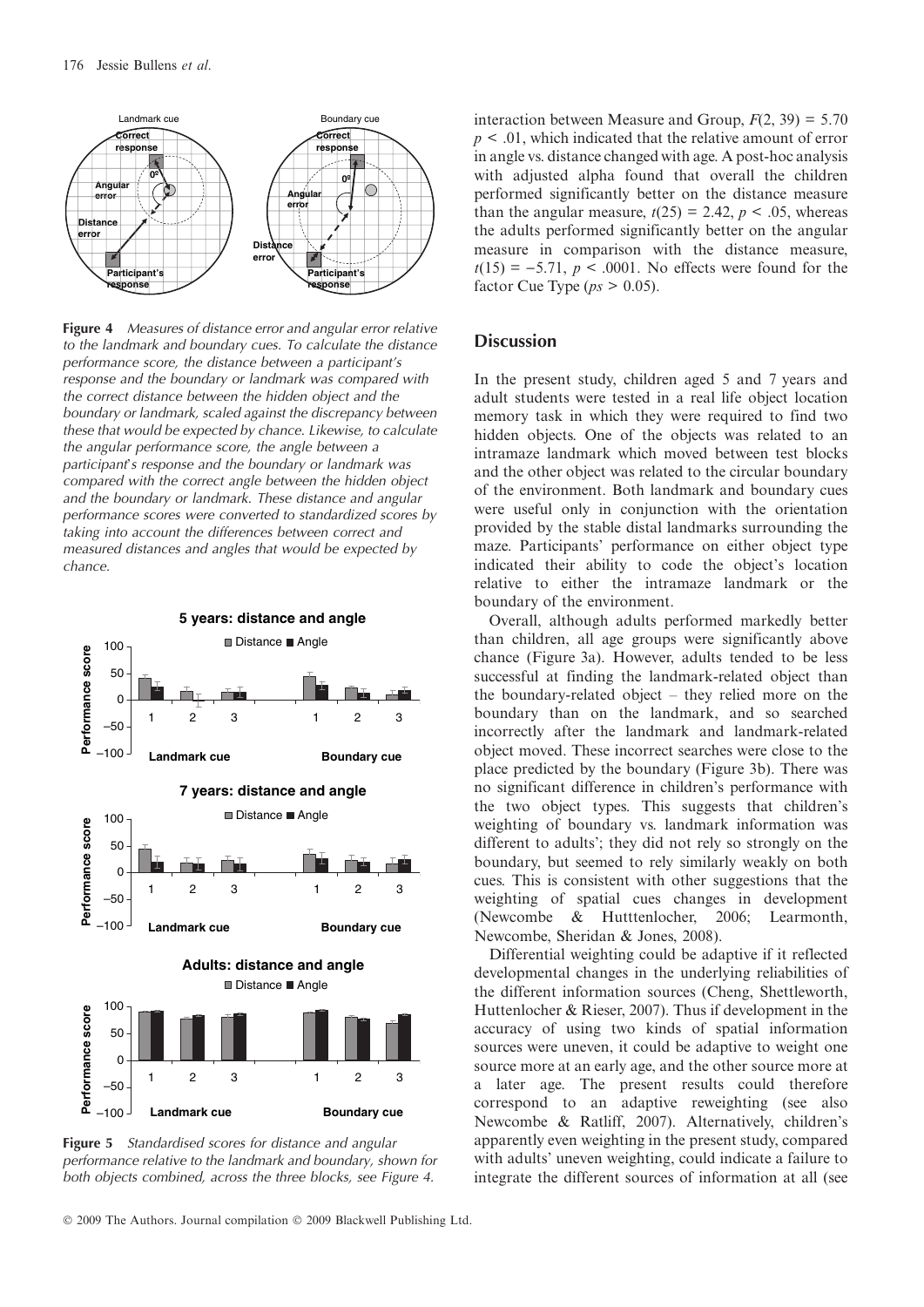Nardini, Jones, Bedford & Braddick, 2008). To settle this question, future research should isolate boundary and landmark cues to determine developmental changes in their accuracy individually, and manipulate the reliability of each cue for finding the target. Reliability can be manipulated by varying the proximity of the hidden object to the landmark or boundary, or by varying the size of the landmark and/or the height of the boundary. In addition, the configuration of boundaries and/or landmarks can be manipulated to reveal their influence on responding (e.g. Hartley, Trinkler & Burgess, 2004; Maurer & Derivaz, 2000; Nardini et al., 2006). One issue to consider is the potential effect of the different heights of the children and adults. We note that all children were taller than the pool wall so that their view of the distal landmarks was not obscured, and that both types of cue (landmark and boundary) would appear taller to the children than to the adults. Nonetheless, it is still possible that the extra relative height of the pool wall for the children might have contributed to their diminished use of the distal landmarks, or have otherwise affected the salience or apparent reliability of the different information sources (see also Newcombe & Ratliff, 2007), and thus affected their relative influence (Nardini et al., 2008).

The fact that the adults seemed to have focused solely on the boundary and distal cues for orientation, thereby neglecting the intramaze landmark, has some echoes in the animal literature. When the location of a food reward was paired with distinct landmarks, rats ignored the landmarks when their locations were varied relative to the background, whereas they used the combination of landmarks and background when they remained fixed relative to each other (Biegler & Morris, 1993). Nonetheless, the study by Pearce et al. (1998), using the Morris water maze paradigm, demonstrated that rats can associate a goal location with an intramaze landmark that moves relative to the background cues. A similar result was found in the VR study (Doeller et al., 2008) in which adults showed a similarly strong influence of both cues. Our finding that adults neglect the intramaze landmark might be taken as a sign that, although it has been previously shown that testing in virtual and real environments led to similar results (Péruch & Wilson, 2004), in our experiment, adults experienced the real boundary and distal cues as relatively more stable than in the VR environment. This might relate to the process of walking through the surrounding building before starting the experiment, or the fact that the distal orientation cues provided motion parallax indicating that the boundary was fixed, while in the VR experiment, the distal cues were rendered at infinity and so did not contribute to judgments of the location of either boundary or landmark. In line with the suggestion to systematically vary the salience of the cues to investigate its effects on developmental patterns in the differential weighting of cues, future studies could attempt to strengthen the association of the object location to the landmark by hiding the object closer to it, or by increasing the size of the landmark, as both manipulations were found to increase the influence of the landmark on response location in the VR studies.

Although the performance of the children was much worse than that of the adults, it was better than chance, indicating an ability to use the distal orientation cues in addition to the landmark or boundary. Previous studies have indicated that when distal and proximal landmarks conflict, children do not select the distal landmarks until school age (Lehnung et al., 1998; Lehnung et al., 2003; Leplow *et al.*, 2003). However, when there is no conflict, children as young as 3 years can use distal natural landmarks to reorient (Smith, Gilchrist, Cater, Ikram, Nott & Hood, 2008), and may rely on them preferentially when in conflict with unstable local landmarks (Nardini et al., 2006). In the present study, children's abovechance scores on the main measure and on the angular measure indicate that they did use the distal cues to some degree to determine orientation. This finding is consistent with the extensive literature on children's ability to reorient in an enclosed environment, which shows that, when tested in a large enough testing room (8 by 12 feet – 2.4 m by 3.6 m) children aged 18 months are already able to, in combination with geometric information provided by the room, use landmark information to reorient (Learmonth, Newcombe & Huttenlocher, 2001; Cheng & Newcombe, 2005). Interestingly, 3- to 6-year-olds' use of landmark information depends on ease of movement and distance of the landmark (distant landmarks being used more reliably) (Learmonth et al., 2008). In the present study, children were able to freely move around in the pool, and the distance of the distal cues to the centre of the search space was larger (2.93 m vs. 1.83 m) than in reorientation studies using the 8 by 12 feet room. Both these factors would be expected to facilitate landmark use.

In addition to the above-described results, an overall difference between adults and children was found in the way they used distance and angular information to relocate both object types. Children were more accurate on distance, whereas adults were better on angle than on distance. Since judging angle required the use of the distal cues, this indicates that the developmental change was in better use of the distal cues for orientation. Thus, although children of 5 and 7 years old seem to have used some combination of distance and angle information (the latter dependent on distal cues), they did not yet combine these to attain adultlike accuracy. They also relied relatively more on coding distance to the landmark and boundary cues. We might speculate that children's difficulties in using distal cues for orientation relate to their difficulties in using category information along the dimension of angle (Huttenlocher, Newcombe & Sandberg, 1994; Sandberg & Huttenlocher, 1996).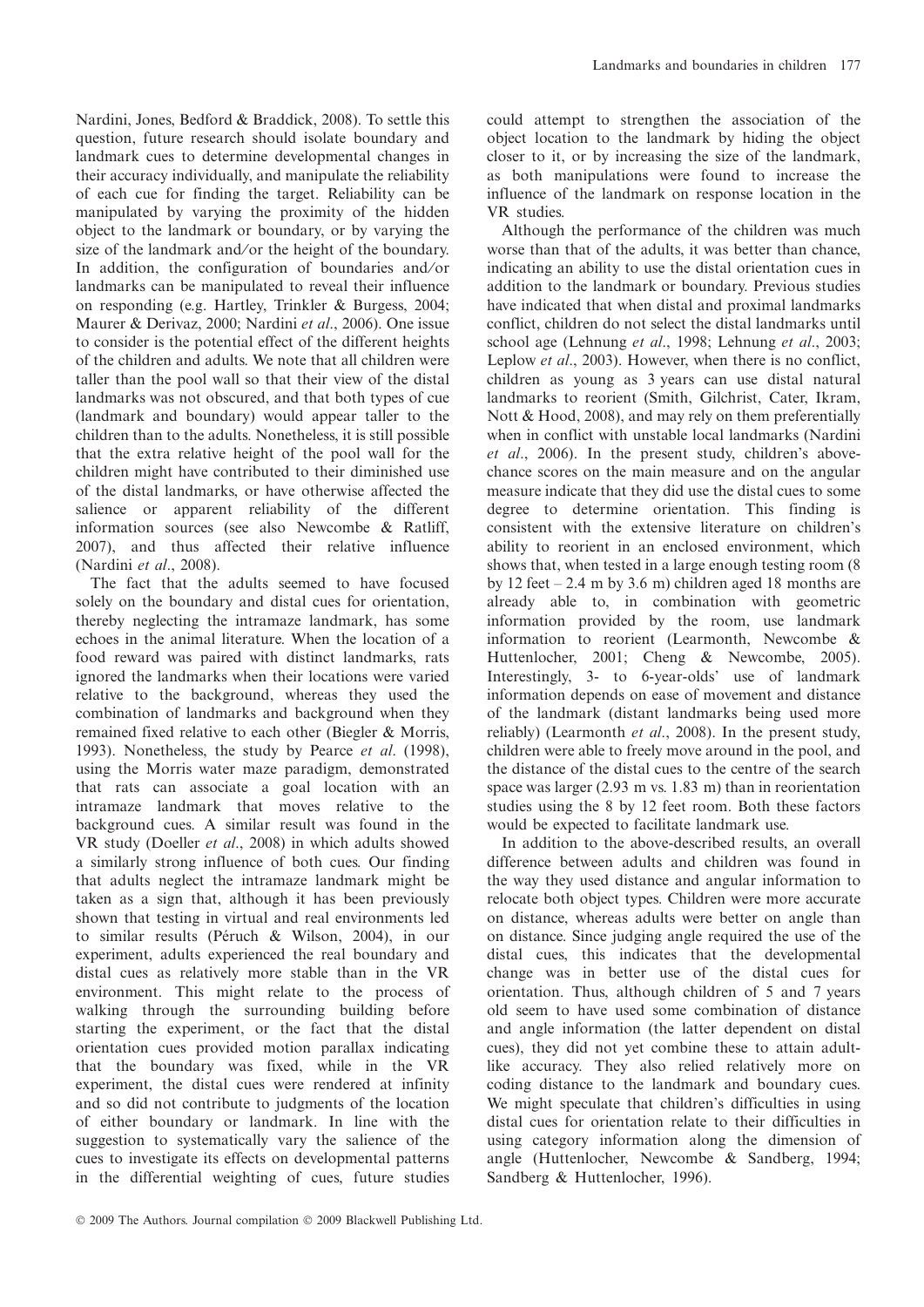Relating back to the neural correlates associated with boundary- and landmark-related learning, as discussed in the Introduction, the above-chance performance of all age groups is consistent with evidence that, in rats, the hippocampus is functionally mature very early in life (Martin & Berthoz, 2002), and 18-month-old to 3-yearold children are able to locate objects relative to the experimental room (Nardini et al., 2006; Newcombe & Huttenlocher, 2000). The absence of a bias towards use of the boundary in the 5-year-old children tested here might also indicate that striatal dependent representations (i.e. response learning or landmarkrelated learning) are equally mature at this age (Overman et al., 1996a, 1996b). However, the low overall level of performance in these children rules out firm conclusions regarding the relative development of these two systems, and the finding that the children erred more in the direction of the responses than in the distance from the two types of cue may simply indicate poor use of the distal orientation cues. It is possible that the process of disorientation between trials was more disruptive for children than adults. Thus the adults may have been better at reorienting themselves relative to the distal cues at the start of each trial, possibly reflecting the developmentally delayed influence of distal cues in conflict situations referred to above. The orientation of the place cell representations in rats becomes decoupled from distal cues when the rat is disoriented before each trial (Knierim, Kudrimoti & McNaughton, 1995) or when the distal cues appear to be unstable relative to the rats' internal sense of direction (Rotenberg & Muller, 1997; Jeffery & O'Keefe, 1999). As mentioned earlier in the discussion, inability to combine different sources of information (in this case conflicting path integrative and visual cues) up to 8 years has been recently reported in both spatial (Nardini et al., 2008) and non-spatial situations (Gori, Del Viva, Sandini & Burr, 2008).

In conclusion, we found evidence for differential object location learning patterns in children aged 5 to 7 years and in adults. While orienting in a maze, children seem to have used both landmark and boundary cues in order to relocate different object types, and were relatively more accurate in coding the distances than angles to these cues. Adults, on the other hand, relied more on the stable environmental cues, and were more accurate in coding angular information provided by distal (extramaze) landmarks than distance information. In addition to the 5- and 7-year-old children tested here, future studies may test older children to assess the point in development at which the adult pattern of behaviour emerges. That is, in line with place learning continuing to develop well into the school years (Lehnung *et al.*, 1998, 2003; Leplow et al., 2003; Newcombe, Lloyd & Ratliff, 2007), it would be interesting to provide a more thorough evaluation of the developmental trajectory for landmarkand boundary-related learning. Furthermore, future research should systematically vary the salience of the cues to investigate its effects on developmental patterns in the differential weighting of cues, and determine in more detail how the ability to combine angular and distance information for boundary and landmark cues develops. Lastly, developmental imaging studies using virtual reality could provide insight into the maturation of specific neural structures associated with the different types of learning.

## Acknowledgements

This work was supported by an EU NEST Fp6grant (No. 12959 – Wayfinding) and the Medical Research Council, UK. We would like to thank the children who participated in our study and Lisa Beeren for her help with the analyses.

## References

- Biegler, R., & Morris, R.G.M. (1993). Landmark stability is a prerequisite for spatial but not discrimination learning. Nature, 361, 631–633.
- Cheng, K., & Newcombe, N.S. (2005). Is there a geometric module for spatial reorientation? Squaring theory and evidence. Psychonomic Bulletin & Review, 12, 1–23.
- Cheng, K., Shettleworth, S.J., Huttenlocher, J., & Rieser, J.J. (2007). Bayesian integration of spatial information. Psychological Bulletin, 133, 625–637.
- Cohen, N.J., & Eichenbaum, H. (1993). Memory, amnesia and the hippocampal system. Cambridge, MA: MIT Press.
- Cressant, A., Muller, R.U., & Poucet, B. (1997). Failure of centrally placed objects to control the firing fields of hippocampal place cells. Journal of Neuroscience, 17 (7), 2531–2542.
- Doeller, C.F., & Burgess, N. (2008). Distinct error-correcting and incidental learning of locations relative to landmarks and boundaries. Proceedings of the National Academy of Sciences, USA, 105 (15), 5909–5914.
- Doeller, C.F., King, J.A., & Burgess, N. (2008). Parallel striatal and hippocampal systems for landmarks and boundaries in spatial memory. Proceedings of the National Academy of Sciences, **105** (15), 5915–5920.
- Gori, M., Del Viva, M., Sandini, G., & Burr, D. (2008). Young children do not integrate visual and haptic form information. Current Biology, 18, 694–698.
- Hamilton, D.E., Akers, K.G., Johnson, T.E., Rice, J.P., Candelaria, F.T., Sutherland, R.J., Weisend, M.P., & Redhead, E.S. (2008). The relative influence of place and direction in the Morris water task. Journal of Experimental Psychology: Animal Behavior Processes, 34 (1), 31–53.
- Hamilton, D.E., Akers, K.G., Weisend, M.P., & Sutherland, R.J. (2007). How do room and apparatus cues control navigation in the Morris water task? Evidence for distinct contributions to a movement vector. Journal of Experimental Psychology: Animal Behavior Processes, 33 (2), 100–114.
- Hartley, T., Maguire, E.A., Spiers, H.J., & Burgess, N. (2003). The well-worn route and the path less travelled: distinct neural bases of route following and wayfinding in humans. Neuron, 37, 877–888.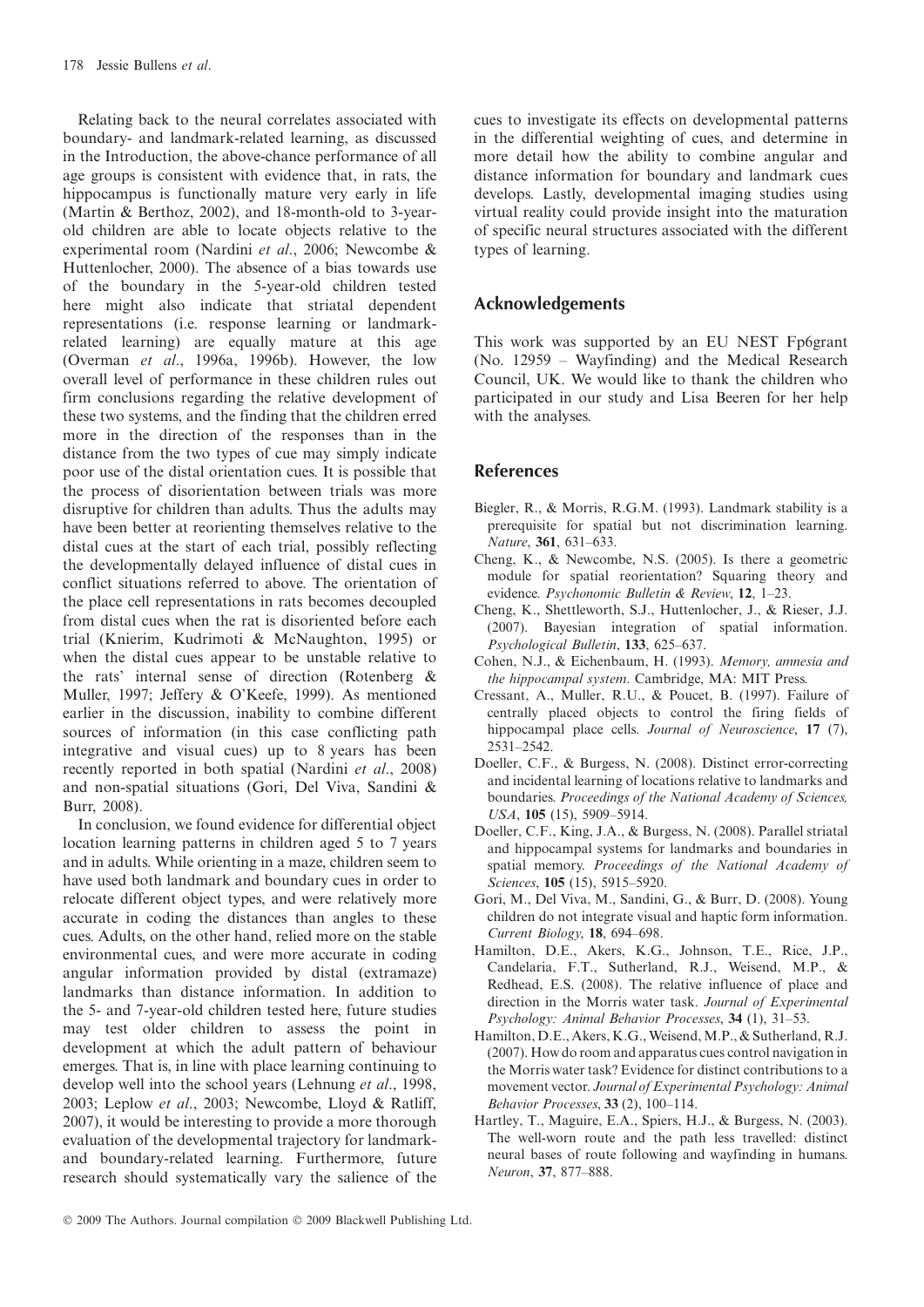- Hartley, T., Trinkler, I., & Burgess, N. (2004). Geometric determinants of human spatial memory. Cognition, 94, 39–75.
- Huttenlocher, J., Newcombe, N., & Sandberg, E.H. (1994). The coding of spatial location in young children. Cognitive Psychology, 27, 115–147.
- Iaria, G., Petrides, M., Dagher, A., Pike, B., & Bohbot, V.D. (2003). Cognitive strategies dependent on the hippocampus and caudate nucleus in human navigation: variability and change with practice. Journal of Neuroscience, 23 (13), 5945–5952.
- Jeffery, K.J., & O'Keefe, J.M. (1999). Learned interaction of visual and idiothetic cues in the control of place field orientation. Experimental Brain Research, 127, 151–161.
- Knierim, J.J., Kudrimoti, H.S., & McNaughton, B.L. (1995). Place cells, head direction cells, and the learning of landmark stability. Journal of Neuroscience, 15 (3), 1648-1659.
- Learmonth, A.E., Newcombe, N.S., & Huttenlocher, J. (2001). Toddlers' use of metric information and landmarks to reorient. Journal of Experimental Child Psychology, 80, 225–244.
- Learmonth, A.E., Newcombe, N.S., Sheridan, N., & Jones, M. (2008). Why size counts: children's spatial reorientation in large and small enclosures. Developmental Science, 11 (3), 414–426.
- Lehnung, M., Leplow, B., Ekroll, V., Herzog, A., Mehdorn, M., & Ferstl, R. (2003). The role of locomotion in the acquisition and transfer of spatial knowledge in children. Scandinavian Journal of Psychology, 44, 79–86.
- Lehnung, M., Leplow, B., Friege, L., Herzog, A., & Ferstl, R. (1998). Development of spatial memory and spatial orientation in preschoolers and primary school children. British Journal of Psychology, 89, 463–480.
- Leplow, B., Lehnung, M., Pohl, J., Herzog, A., Ferstl, R., & Mehdorn, M. (2003). Navigational place learning in children and young adults as assessed with a standardized locomotor search task. British Journal of Psychology, 94, 299–317.
- Martin, P.D., & Bertoz, A. (2002). Development of spatial firing in the hippocampus of young rats. *Hippocampus*, 12 (4), 465–480.
- Maurer, R., & Derivaz, V. (2000). Rats in a transparent Morris water maze use elemental and configural geometry of landmarks as well as distance to the pool wall. Spatial Cognition and Computation, 2, 135–156.
- Morris, R.G.M. (1981). Spatial localization does not require the presence of local cues. Learning and Motivation, 12, 239–260.
- Morris, R.G.M., Garrud, P., Rawlins, J.N.P., & O'Keefe, J. (1982). Place navigation impaired in rats with hippocampal lesions. Nature, 297, 681–683.
- Nardini, M., Burgess, N., Breckenridge, K., & Atkinson, J. (2006). Differential developmental trajectories for egocentric, environmental and intrinsic frames of reference in spatial memory. *Cognition*, **101**, 153-172.
- Nardini, M., Jones, P., Bedford, R., & Braddick, O. (2008). Development of cue integration in human navigation. Current Biology, 18, 689–693.
- Newcombe, N.S., & Huttenlocher, J. (2000). Making space: The development of spatial representation and reasoning. Cambridge, MA: MIT Press.
- Newcombe, N.S., & Huttenlocher, J. (2006). Development of spatial cognition. In D. Kuhn & R.S. Siegler (Eds.),

Handbook of child psychology, Volume 2: Cognition, perception & language (pp. 734–776, 6th edn.). New York: John Wiley and Sons.

- Newcombe, N.S., Lloyd, M.E., & Ratliff, K.R. (2007). Development of episodic and autobiographical memory: a cognitive neuroscience perspective. In R.V. Kail (Ed.), Advances in child development and behavior (Vol. 35, pp. 40–73). San Diego, CA: Elsevier.
- Newcombe, N.S., & Ratliff, K.R. (2007). Explaining the development of spatial reorientation: modularity-plus-language versus the emergence of adaptive combination. In J. Plumert & J. Spencer (eds.), The emerging spatial mind (pp. 53–76). Oxford: Oxford University Press.
- O'Keefe, J. (1976). Place units in the hippocampus of the freely moving rat. Experimental Neurology, 51, 78-109.
- O'Keefe, J., & Burgess, N. (1996). Geometric determinants of the place fields of hippocampal neurons. Nature, 381 (6581), 425–428.
- O'Keefe, J., & Nadel, L. (1978). The hippocampus as a cognitive map. Oxford: Clarendon Press.
- Overman, W.H., Bachevalier, J., Miller, M., & Moore, K. (1996a). Children's performance on 'animal tests' of oddity: implications for cognitive processes required for tests of oddity and delayed nonmatch to sample. Journal of Experimental Child Psychology, 62, 223–242.
- Overman, W.H., Pate, B.J., Moore, K., & Peuster, A. (1996b). Ontogeny of place learning in children as measured in the radial arm maze, Morris search task, and open field task. Behavioral Neuroscience, 110 (6), 1205–1228.
- Packard, M.G., & McGaugh, J.L. (1992). Double dissociation of fornix and caudate nucleus lesions on acquisition of two water maze tasks: further evidence for multiple memory systems. Behavioral Neuroscience, 106, 439–446.
- Packard, M.G., & McGaugh, J.L. (1996). Inactivation of hippocampus or caudate nucleus with lidocaine differentially affects expression of place and response learning. Neurobiology of Learning and Memory, 65, 65–72.
- Pearce, J.M., Roberts, A.D.L., & Good, M. (1998). Hippocampal lesions disrupt navigation based on cognitive maps but not heading vectors. Nature, 396, 75–77.
- Péruch, P., & Wilson, P.N. (2004). Active versus passive learning and testing in a complex outside built environment. Cognitive Processing, 5, 218–227.
- Poldrack, R.A., Clark, J., Paré-Blagoev, E.J., Shohamy, D., Creso Moyano, J., Myers, C., & Gluck, M.A. (2001). Interactive memory systems in the human brain. Nature, 414, 546–550.
- Rotenberg, A., & Muller, R.U. (1997). Variable place–cell coupling to a continuously viewed stimulus: evidence that the hippocampus acts as a perceptual system. Philosophical Transactions of the Royal Society B: Biological Sciences, 352, 1505–1513.
- Sandberg, E.H., & Huttenlocher, J. (1996). The development of hierarchical representation of two-dimensional space. Child Development, 67, 721–739.
- Smith, A.D., Gilchrist, I.D., Cater, K., Ikram, N., Nott, K., & Hood, B.M. (2008). Reorientation in the real world: the development of landmark use and integration in a natural environment. *Cognition*, **107** (3), **1102–1111**.
- Taube, J.S. (1998). Head direction cells and the neurophysiological basis for a sense of direction. Progress in Neurobiology, 55, 225–256.